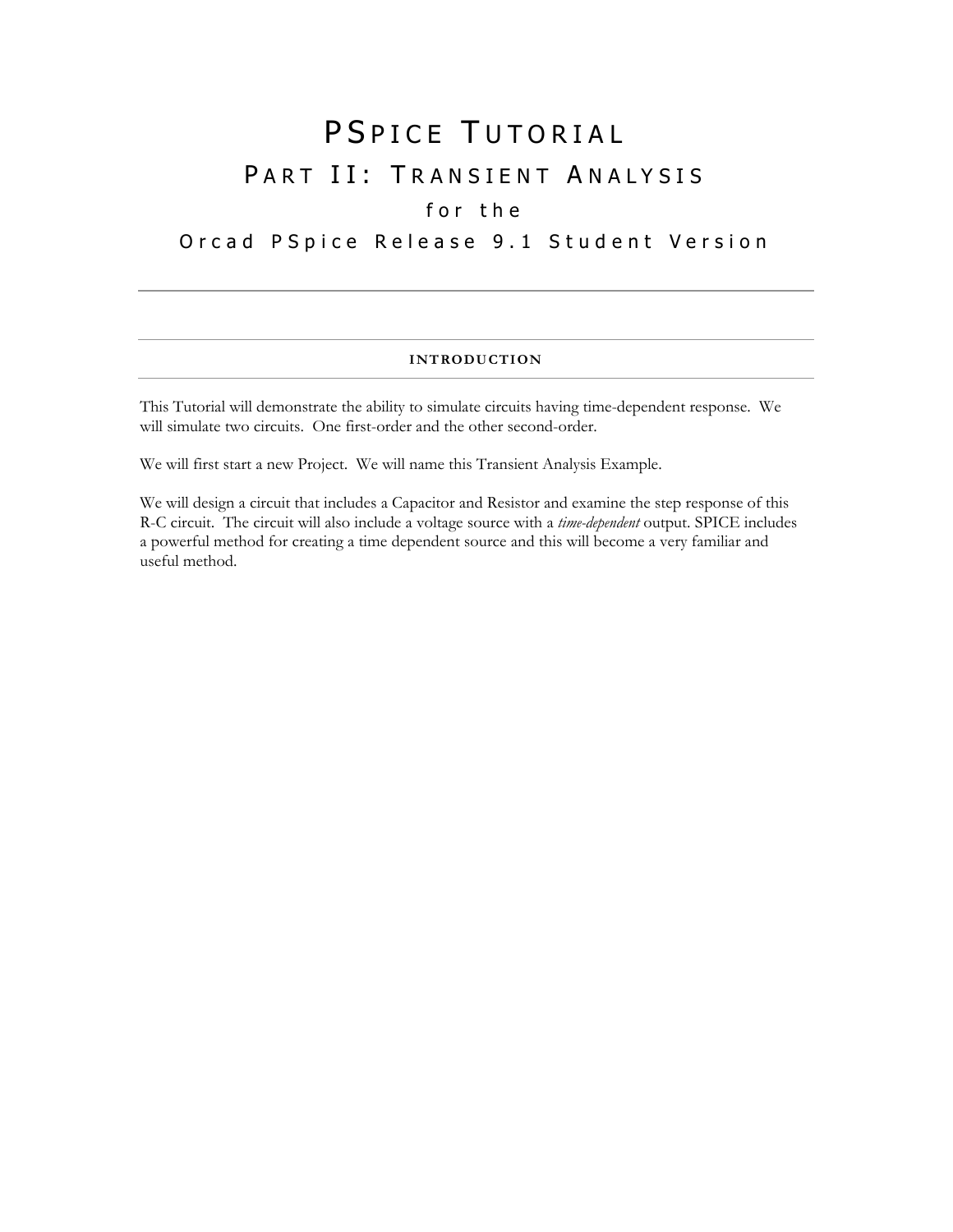Now, we will use PSpice to simulate the circuit of Figure 1, below.



#### **GETTING STARTED**

We will follow the procedures we have used in the Tutorial Part 1. After installation, your Program folder should contain the PSpice software. So, select **Start > Programs > PSpice Student > Capture Student**. This will launch the Capture application. Then select **File > New > Project** to start a new project.

You should now configure the application so that an Analog or Mixed A/D (analog or mixed analog and digital design) is selected. Also, you should entire a Project Name. Please note carefully that the Analog or Mixed A/D checkbox has been highlighted.

Now, upon confirming your selection by clicking on the OK button, another choice will appear. This prompts you as to whether you would like to create a new Project based on a previous Project. For this case, select **Create a blank project** and then press the OK button.

#### **DES IGN**

Now, proceed to draw the circuit as shown in Figure 2 with the values of  $R = 1$ kilo-Ohm and  $C =$ 3.6 Farads.

For the voltage source, select the VPWL Source. This is a "Piece-Wise Linear" Voltage Source.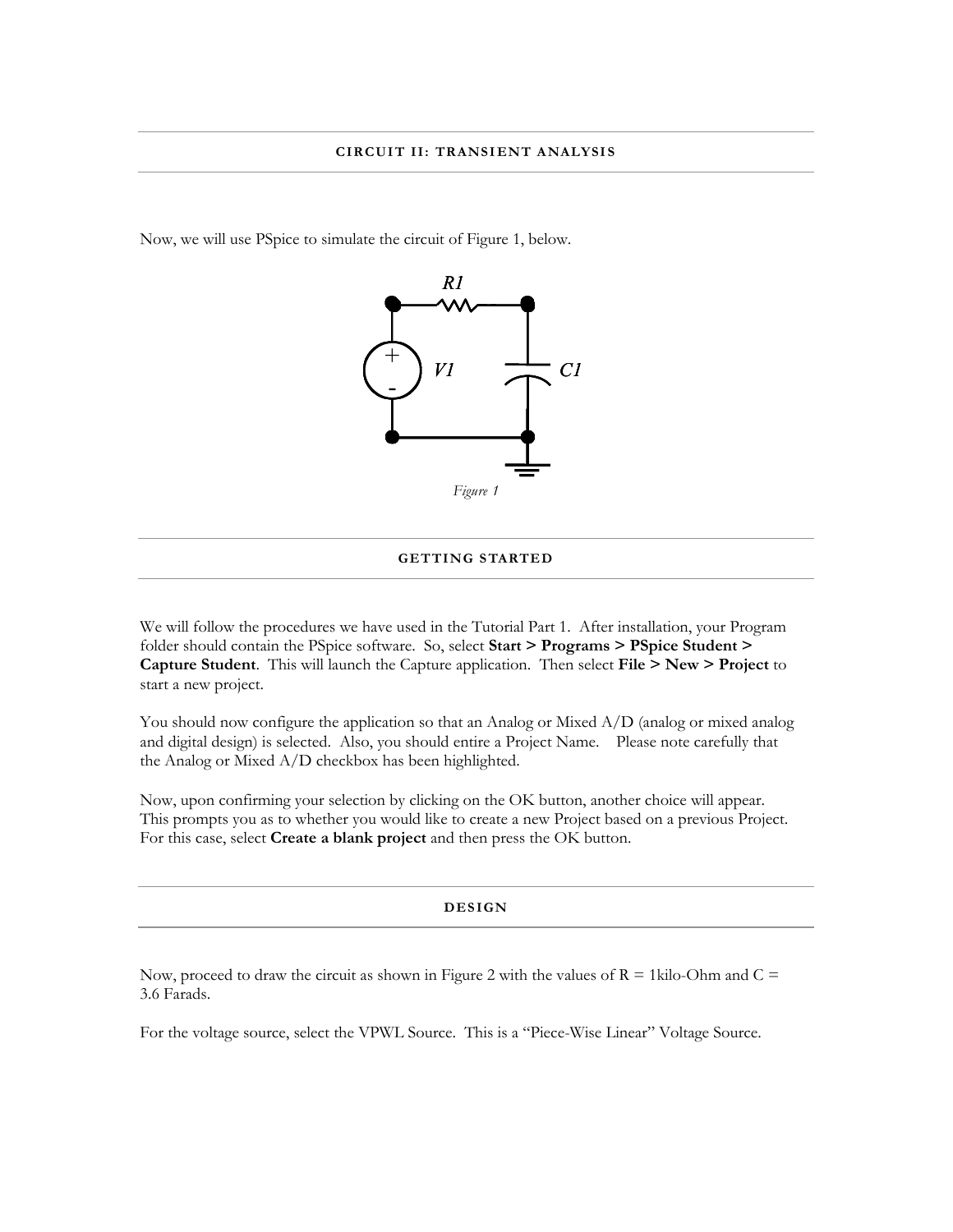

*Figure 2*

Now, for this system, we wish to simulate the operation of the circuit for an instance where the voltage source varies with time. First, the voltage source will have a value of zero for a period from the time origin  $(t = 0)$  to 100 seconds. Then, at 100 seconds we require that the voltage source should rise to 1V within 1 second and then remain at 1V for one hour (3600 seconds), and then return to zero within 1 second. We will allow the voltage source to remain defined until 10,000 seconds.

This is simulated in SPICE with the PWL source. To configure it to operate properly, we use the Property Editor. To reach the Property Editor, simply double click on the Source, V1. Then scroll to the

| Li Oread Capture - Lite Edition - [Property Editor]                                                                           |                            |             |           |    |           |           |                |    |    |                |                |                |    |                |                |    |    |    |             | 国国図            |
|-------------------------------------------------------------------------------------------------------------------------------|----------------------------|-------------|-----------|----|-----------|-----------|----------------|----|----|----------------|----------------|----------------|----|----------------|----------------|----|----|----|-------------|----------------|
| $L2 \times$<br>File Edit View Place Macro Accessories Options Window Help                                                     |                            |             |           |    |           |           |                |    |    |                |                |                |    |                |                |    |    |    |             |                |
| $x$ b $x$<br>$ \mathcal{B} \mathbf{E} $<br>图图 ?<br>G.<br>驱<br>EE<br>Ð<br>$\approx$ $\sqrt{0}$<br>U<br>E                       |                            |             |           |    |           |           |                |    |    |                |                |                |    |                |                |    |    |    |             |                |
| Q<br>$\mathcal{P}$<br>$\mathbf{V}$ $\mathbb{Z}$ $\mathbf{I}$ $\mathbb{L}_{\mathbb{H}}$ $\mathbf{W}$ $\mathbb{W}$<br>to D<br>× |                            |             |           |    |           |           |                |    |    |                |                |                |    |                |                |    |    |    |             |                |
| New Column<br>Display.<br>Delete Property Filter by: < Current properties ><br>F<br>Apply<br>Help                             |                            |             |           |    |           |           |                |    |    |                |                |                |    |                |                |    |    |    |             |                |
|                                                                                                                               | Source Package Source Part |             | <b>T1</b> | T2 | <b>T3</b> | <b>T4</b> | T <sub>5</sub> | T6 | T7 | T <sub>8</sub> | V <sub>1</sub> | V <sub>2</sub> | V3 | V <sub>4</sub> | V <sub>5</sub> | V6 | V7 | V3 | Value       |                |
| F SCHEMATIC1 : PAGE1 : V1<br>1                                                                                                | <b>VPWL</b>                | VPWL.Normal |           |    |           |           |                |    |    |                |                |                |    |                |                |    |    |    | <b>VPML</b> |                |
|                                                                                                                               |                            |             |           |    |           |           |                |    |    |                |                |                |    |                |                |    |    |    |             |                |
|                                                                                                                               |                            |             |           |    |           |           |                |    |    |                |                |                |    |                |                |    |    |    |             |                |
|                                                                                                                               |                            |             |           |    |           |           |                |    |    |                |                |                |    |                |                |    |    |    |             |                |
|                                                                                                                               |                            |             |           |    |           |           |                |    |    |                |                |                |    |                |                |    |    |    |             |                |
|                                                                                                                               |                            |             |           |    |           |           |                |    |    |                |                |                |    |                |                |    |    |    |             |                |
|                                                                                                                               |                            |             |           |    |           |           |                |    |    |                |                |                |    |                |                |    |    |    |             |                |
|                                                                                                                               |                            |             |           |    |           |           |                |    |    |                |                |                |    |                |                |    |    |    |             |                |
|                                                                                                                               |                            |             |           |    |           |           |                |    |    |                |                |                |    |                |                |    |    |    |             |                |
|                                                                                                                               |                            |             |           |    |           |           |                |    |    |                |                |                |    |                |                |    |    |    |             |                |
|                                                                                                                               |                            |             |           |    |           |           |                |    |    |                |                |                |    |                |                |    |    |    |             |                |
|                                                                                                                               |                            |             |           |    |           |           |                |    |    |                |                |                |    |                |                |    |    |    |             |                |
|                                                                                                                               |                            |             |           |    |           |           |                |    |    |                |                |                |    |                |                |    |    |    |             |                |
|                                                                                                                               |                            |             |           |    |           |           |                |    |    |                |                |                |    |                |                |    |    |    |             |                |
|                                                                                                                               |                            |             |           |    |           |           |                |    |    |                |                |                |    |                |                |    |    |    |             |                |
|                                                                                                                               |                            |             |           |    |           |           |                |    |    |                |                |                |    |                |                |    |    |    |             |                |
|                                                                                                                               |                            |             |           |    |           |           |                |    |    |                |                |                |    |                |                |    |    |    |             |                |
|                                                                                                                               |                            |             |           |    |           |           |                |    |    |                |                |                |    |                |                |    |    |    |             |                |
|                                                                                                                               |                            |             |           |    |           |           |                |    |    |                |                |                |    |                |                |    |    |    |             |                |
|                                                                                                                               |                            |             |           |    |           |           |                |    |    |                |                |                |    |                |                |    |    |    |             |                |
|                                                                                                                               |                            |             |           |    |           |           |                |    |    |                |                |                |    |                |                |    |    |    |             |                |
|                                                                                                                               |                            |             |           |    |           |           |                |    |    |                |                |                |    |                |                |    |    |    |             |                |
|                                                                                                                               |                            |             |           |    |           |           |                |    |    |                |                |                |    |                |                |    |    |    |             |                |
|                                                                                                                               |                            |             |           |    |           |           |                |    |    |                |                |                |    |                |                |    |    |    |             |                |
| <b>TELEVERTS A SCHENSIONER A PILE A TRE BOOK A GIKERK A POTE A REGELE /</b>                                                   |                            |             |           |    |           |           | Ħ              |    |    |                |                |                |    |                |                |    |    |    |             | $\blacksquare$ |
| Ready                                                                                                                         |                            |             |           |    |           |           |                |    |    |                |                |                |    |                |                |    |    |    |             |                |
|                                                                                                                               |                            |             |           |    |           |           |                |    |    |                |                |                |    |                |                |    |    |    |             |                |

*Figure 3*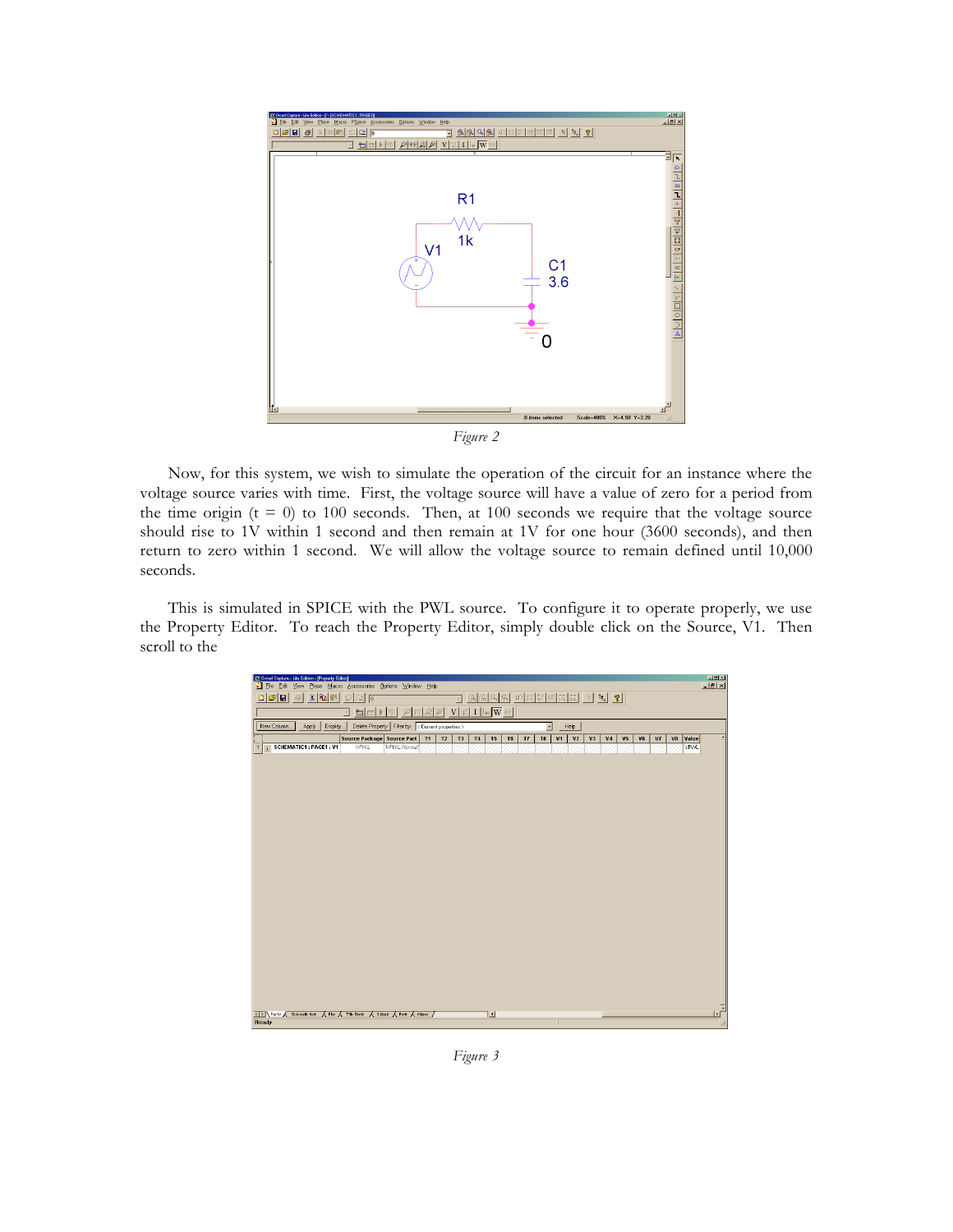To create the time dependence we require, we enter the following parameters:

| $T1 = 0$     | $V1 = 0$  |
|--------------|-----------|
| $T2 = 100$   | $V2 = 0$  |
| $T3 = 101$   | $V_3 = 1$ |
| $T4 = 3601$  | $V4 = 1$  |
| $T5 = 3602$  | $V5 = 0$  |
| $T6 = 10000$ | $V6=0$    |
|              |           |

Now, the Property Editor will appear as in Figure 4.



*Figure 4*

Note that the PSpice assumes the voltage at time zero to be the same as the voltage at -∞. Therefore, in order to create a voltage source that has a different voltage at time zero, we would need to employ the following trick. Just as an example, say that we want to create a voltage source with characteristics; 10V from 0ms to 20ms, -5V from 20ms to 40ms, and 0V thereafter. We must use the following table to create the time dependence.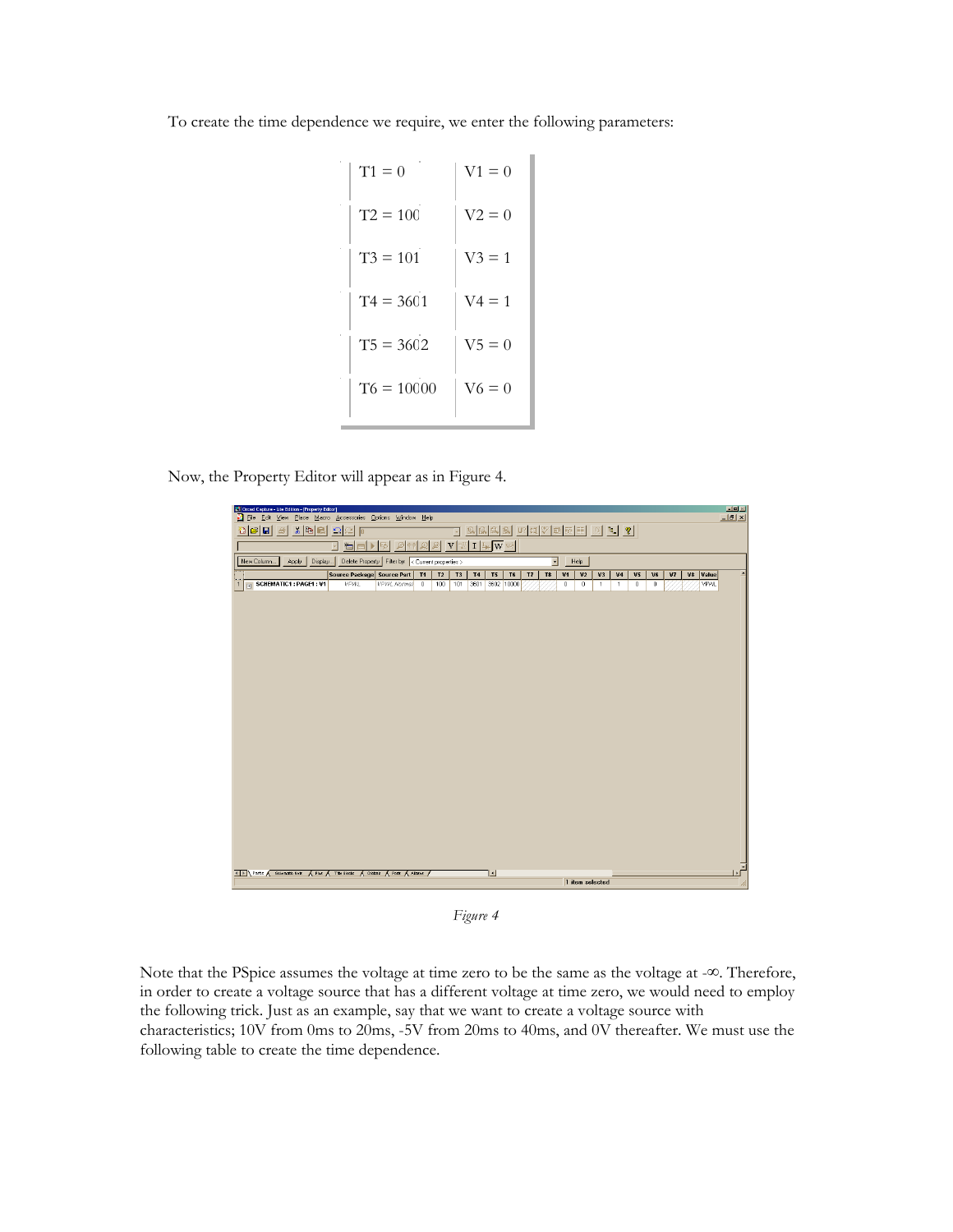| $V1 = 0$  |
|-----------|
| $V2 = 10$ |
| $V3 = 10$ |
| $V4 = -5$ |
| $V5 = -5$ |
| $V6 = 0$  |
|           |

Such a table, when entered into the properties of the part VPWL, will yield a source whose time varying voltages are shown in the graph below (Figure 5). In the short time intervals of 0.1ms, the voltage varies linearly with time. This can be ignored since 0.1ms is a negligible period of time.



*Figure 5*

Now, with our circuit complete, we are ready to start a Simulation. First, we must configure the Simulation tool. Proceed to the **PSpice** menu and click on **New Simulation Profile** as in Figure 5.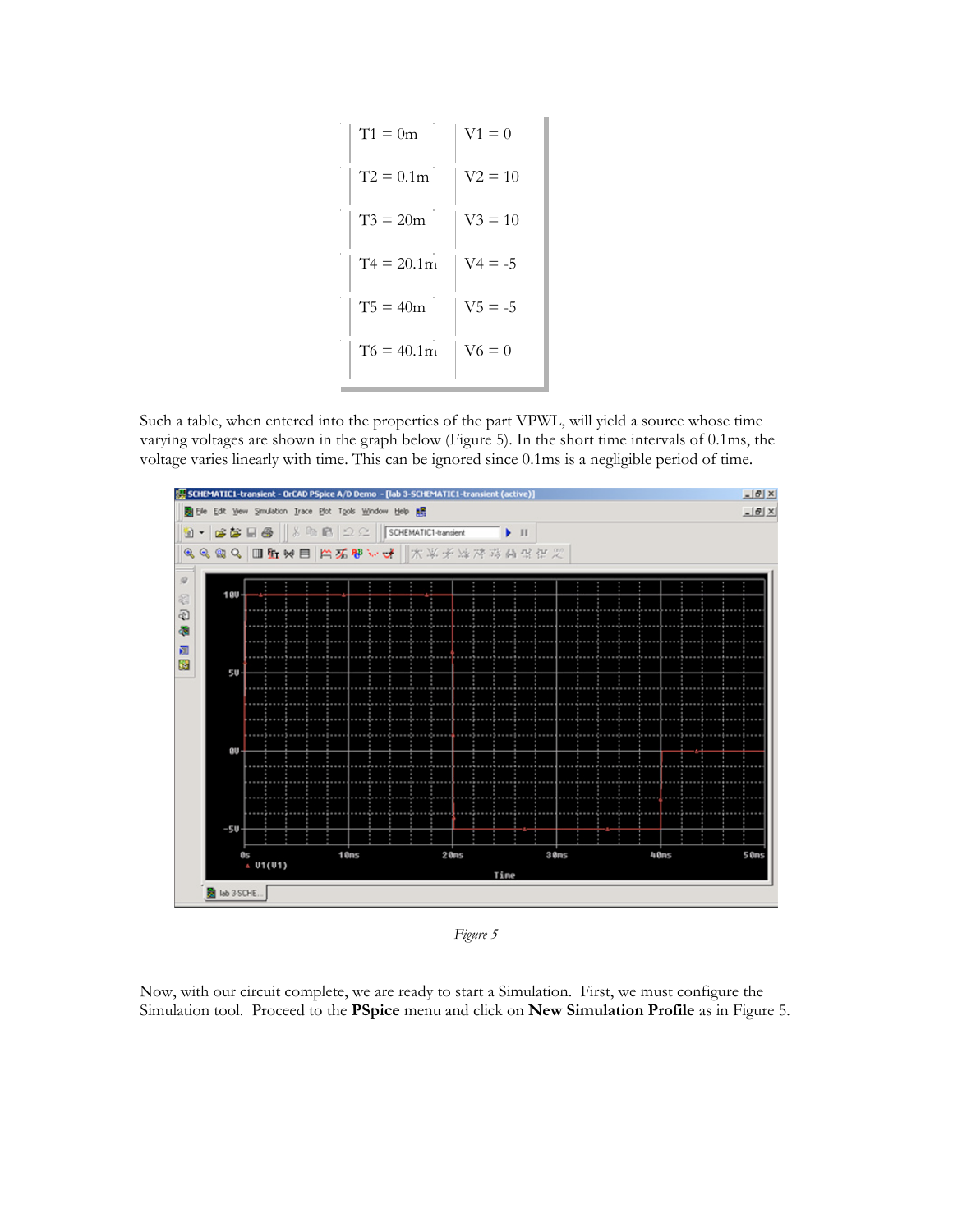### **SIMULATION**



We have entered the name "Transient" into the **Name** field and have left the **Inherit From** entry equal to none.

So, we now click on **Create**. This will bring up the Simulation Settings-Bias dialog box as in Figure 7.

| Simulation Settings - Bias<br>Analysis type:<br>Time Domain (Transient)  <br>Options:<br>General Settings<br>Monte Carlo/Worst Case<br>Parametric Sweep<br>Temperature (Sweep)<br>Save Bias Point<br>Load Bias Point | ⊠<br>General Analysis   Include Files   Libraries   Stimulus   Options   Data Collection   Probe Window  <br>1000ns<br>seconds (TSTOP)<br>Run to time:<br>Start saving data after:<br>10<br>seconds<br><b>Iransient</b> options<br>Maximum step size:<br>seconds<br>Skip the initial transient bias point calculation (SKIPBP)<br>Output File Options |
|----------------------------------------------------------------------------------------------------------------------------------------------------------------------------------------------------------------------|-------------------------------------------------------------------------------------------------------------------------------------------------------------------------------------------------------------------------------------------------------------------------------------------------------------------------------------------------------|
|                                                                                                                                                                                                                      | 0K<br>Cancel<br>Help<br><b>Apply</b>                                                                                                                                                                                                                                                                                                                  |

*Figure 7*

Now, the **Analysis type** we must select is **Time Domain (Transient).** You can reach this by scrolling through the **Analysis type** selections and clicking on **Time Domain (Transient).** We must also configure the Analysis tool to compute over the proper time interval. We enter 10000 in the **Run to time** edit box. The **Maximum step size** and **Skip the initial bias point calculation** boxes may be left in their default states. Figure 7 shows the Simulation Settings – Transient dialog as it is ready for the next steps.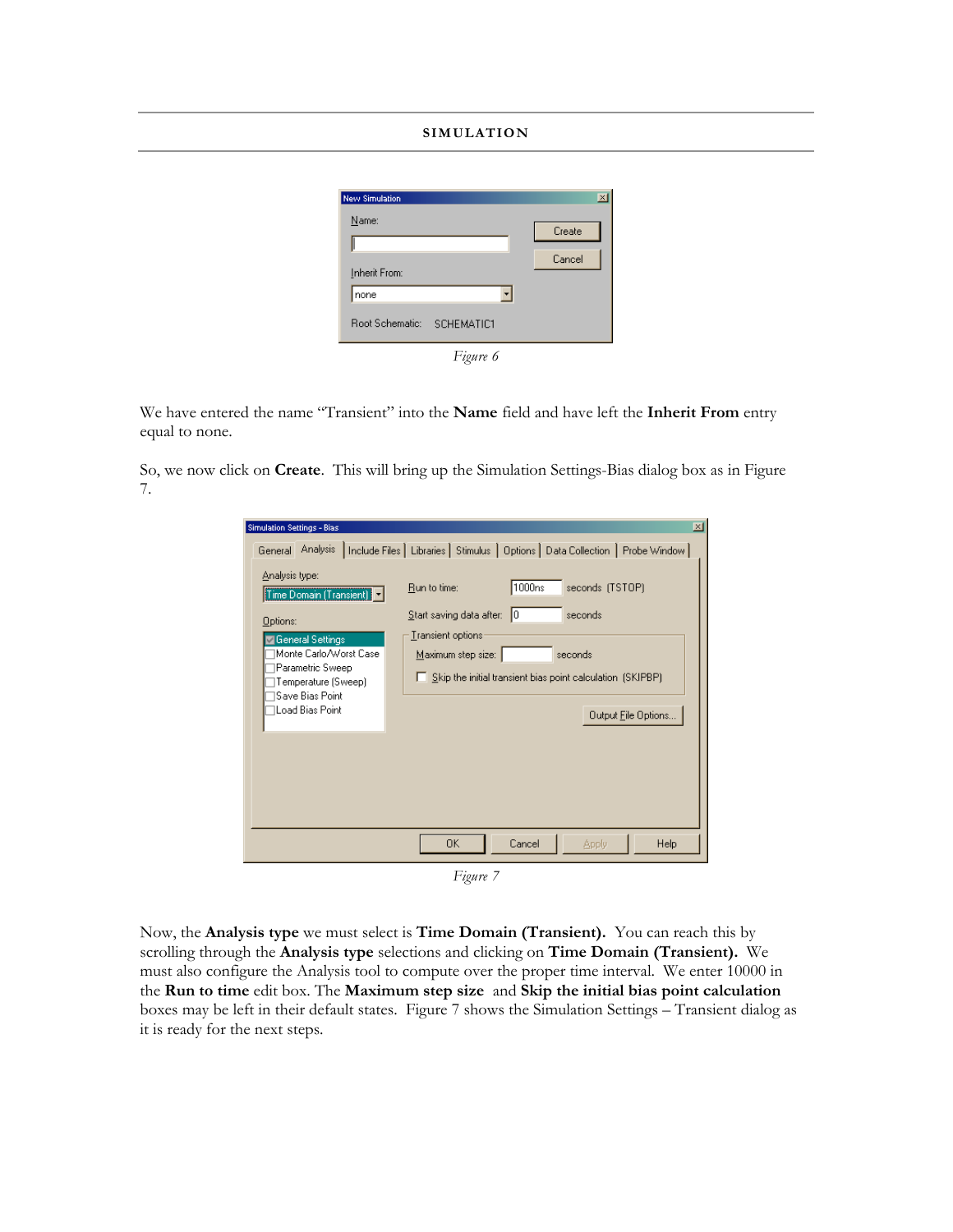| <b>Simulation Settings - Transient</b>                                                                                                                                               | $\vert x \vert$                                                                                                                                                                                                                            |
|--------------------------------------------------------------------------------------------------------------------------------------------------------------------------------------|--------------------------------------------------------------------------------------------------------------------------------------------------------------------------------------------------------------------------------------------|
|                                                                                                                                                                                      | General Analysis   Include Files   Libraries   Stimulus   Options   Data Collection   Probe Window                                                                                                                                         |
| Analysis type:<br>Time Domain (Transient)<br>Options:<br>General Settings<br>Monte Carlo/Worst Case<br>Parametric Sweep<br>Temperature (Sweep)<br>Save Bias Point<br>Load Bias Point | 10000<br>seconds (TSTOP)<br>Run to time:<br>Start saving data after: 0<br>seconds<br><b>Iransient</b> options<br>Maximum step size:<br>seconds<br>$\Box$ Skip the initial transient bias point calculation (SKIPBP)<br>Output File Options |
|                                                                                                                                                                                      | 0K<br>Cancel<br>Help<br><b>Apply</b>                                                                                                                                                                                                       |
|                                                                                                                                                                                      | Figure 8                                                                                                                                                                                                                                   |

Now, start the Simulation by clicking on **PSpice > Run**. The output will appear as in Figure 9.



## **DISPLAYING SIMULATION RESULTS**

Now, we would like to plot our results. So, first adjust the size of the Transient Analysis dialog box. This can be done by clicking and dragging this dialog box to the required size. Then, select the **Trace** menu and select **Add Trace**.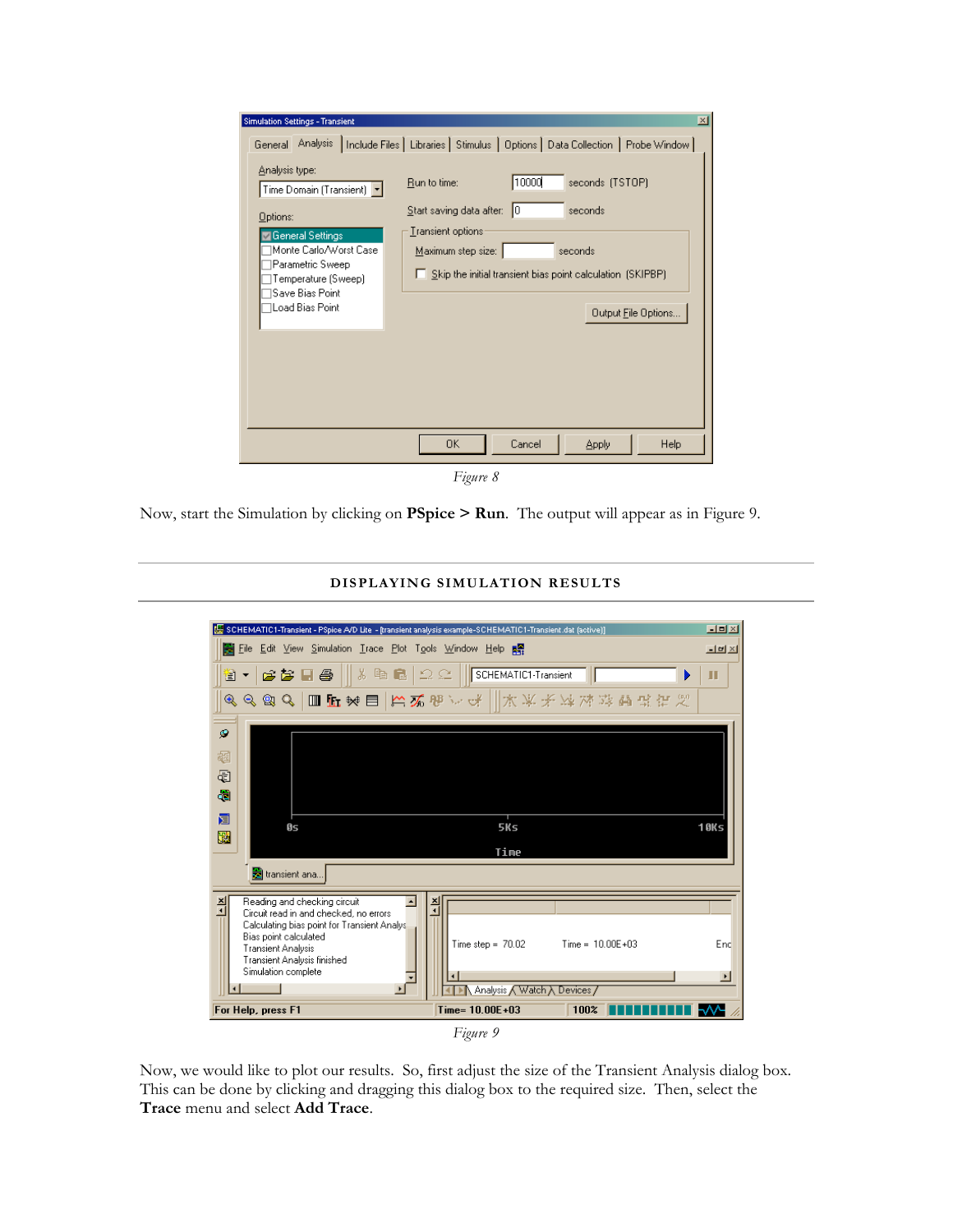Then, select a signal to be plotted. It is good practice to first plot and verify all input signals to ensure that they behave as required. So, we will highlight the Simulation Output Variable V1(R1) as shown in Figure 10. This is the voltage measured at the source, V1, at its terminal connected to R1. After highlighting this, we click **OK** and then observe the plot of Figure 11.

| Add Traces                                 |                                   |                                |
|--------------------------------------------|-----------------------------------|--------------------------------|
| Simulation Output Variables:               |                                   | <b>Functions or Macros</b>     |
| l×.                                        |                                   | Analog Operators and Functions |
|                                            |                                   |                                |
| I(C1)<br>I(R1)                             | <b>▽</b> Analog                   | $\frac{4}{0}$<br>٠             |
| IM1)                                       | $\Box$ Digital                    |                                |
| Time                                       |                                   |                                |
| V(O)                                       | $\nabla$ <i><u>Voltages</u></i>   |                                |
| V <sub>[C1:1]</sub><br>V <sub>[C1:2]</sub> |                                   | ⊚                              |
| V(N00168)                                  | ⊠<br>Currents                     | $ABS($ )                       |
| V(N00186)                                  | <b>⊽</b> Power                    | ARCTAN()                       |
| V(R1:1)<br>V(R1:2)                         |                                   | ATAN()<br>AVG()                |
| $V[V1:+]$                                  | $\Box$ Noise (V <sup>2</sup> /Hz) | AVGX[, ]                       |
| VM:-1                                      | $\nabla$ Alias Names              | COS()                          |
| V1(C1)<br>V1(R1)                           |                                   | D()<br>DB()                    |
| VI(V1)                                     | Subcircuit Nodes                  | ENVMAX(.)                      |
| V2(C1)                                     |                                   | ENVMIN(.)                      |
| V2(B1)                                     |                                   | EXP()                          |
| V2[V1]<br>W(C1)                            |                                   | G()<br>IMG()                   |
| W(R1)                                      |                                   | LOG()                          |
| W(V1)                                      | 22 variables listed               | LOG10()                        |
|                                            |                                   | IME)<br>MAX()<br>٠             |
|                                            |                                   |                                |
| Full List                                  |                                   |                                |
| Trace Expression: V1(R1)                   |                                   | Cancel<br>Help<br>QK           |
|                                            |                                   |                                |

*Figure 10*



*Figure 11*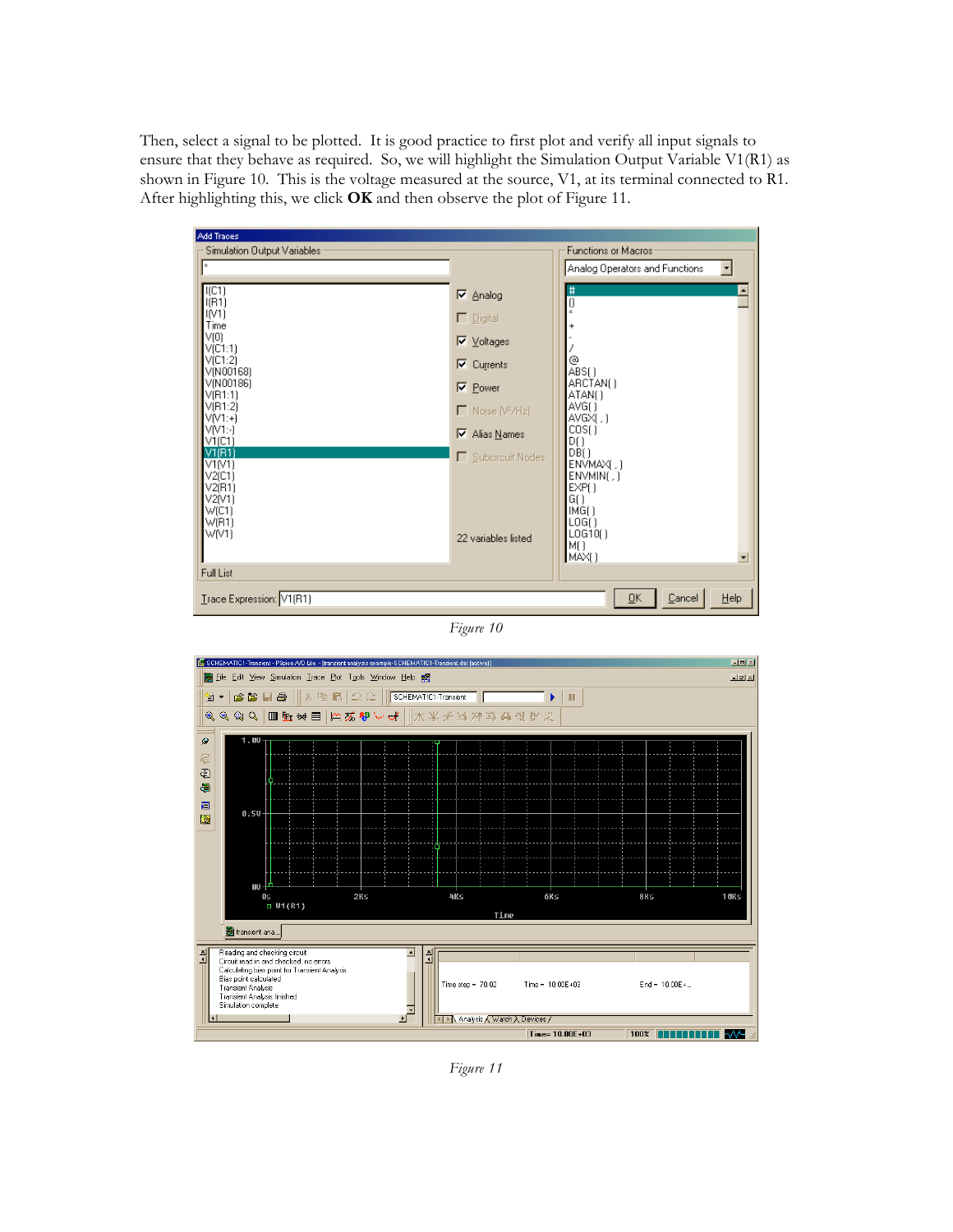Now, upon examination of Figure 11, we see that the Piece-Wise Linear voltage source shows the required response. Its voltage relative to Ground is 0 until 100 seconds passes, and then remains at 1V for 3600 seconds, when finally it falls to and remains at 0 for 10,000 seconds.

We can now examine the Capacitor voltage. We select **Trace > Add Trace**, and select V(C1:2). This selects the terminal of Capacitor C1 connected to the Resistor R1. The resulting plot is shown in Figure 12.



*Figure 52*

We see from Figure 11 that the Capacitor potential follows the expected exponential step function response. We will use this data to directly compare against the experiment we will perform in Lecture.

You should explore current, voltage, and power plots for this circuit. As an example of an important result is the power dissipation result of Figure 13. Here we are plotting  $W(C1)$ , the power absorbed by C1. Note that for times prior to 3601 seconds, this power is a positive value. However, at times greater than 3601 seconds, we see that the power dissipation is negative, why is this?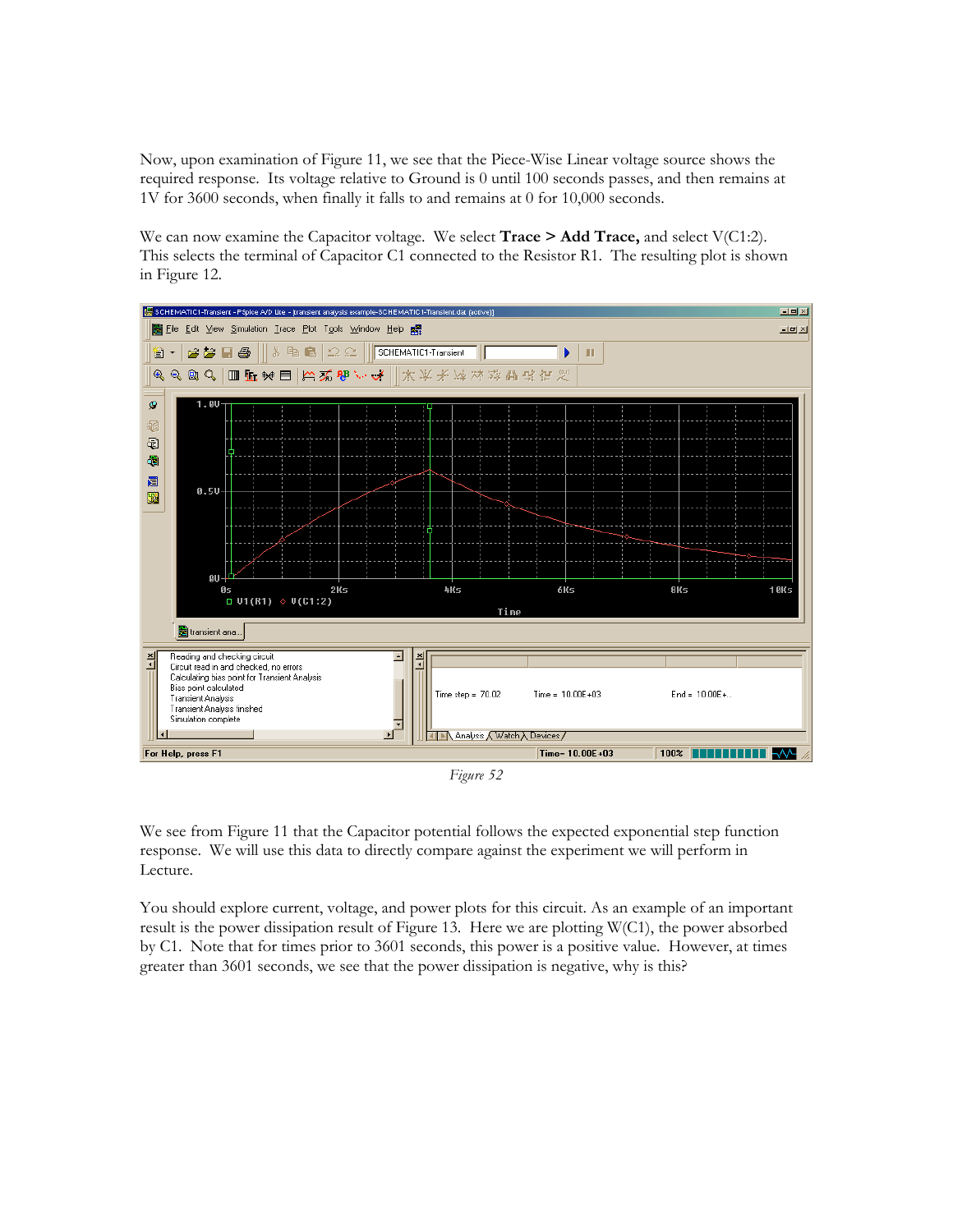

#### *Figure 13*

#### **INITIAL CONDITIONS**

In the above example, we assumed that the initial conditions were all zero. Suppose however, that the initial conditions were given to us, i.e. at time zero, say the capacitor voltage was 1V. How would this change our analysis?

In order to incorporate for the initial condition for the capacitor, click on the capacitor in your schematic and bring up its property editor. In the column labeled **IC**, enter the initial voltage of the capacitor, in this case, 1V (Figure 14).

Simulate the circuit again and note the change in the capacitor voltage this time (Figure 15). Compare the result of Figure 15 with that of Figure 12.

Note: In order to get the signs right for the initial conditions for a capacitor or inductor, you must pay attention to the orientation of these parts. For a capacitor, the initial voltage is positive at its leftmost terminal (i.e. its bottom terminal if the part is rotated once). For an inductor, the initial current enters its left-most terminal (i.e. its bottom terminal if the part is rotated once). The initial conditions for the both capacitors and inductors can be set in the property editor, in the column labeled IC.